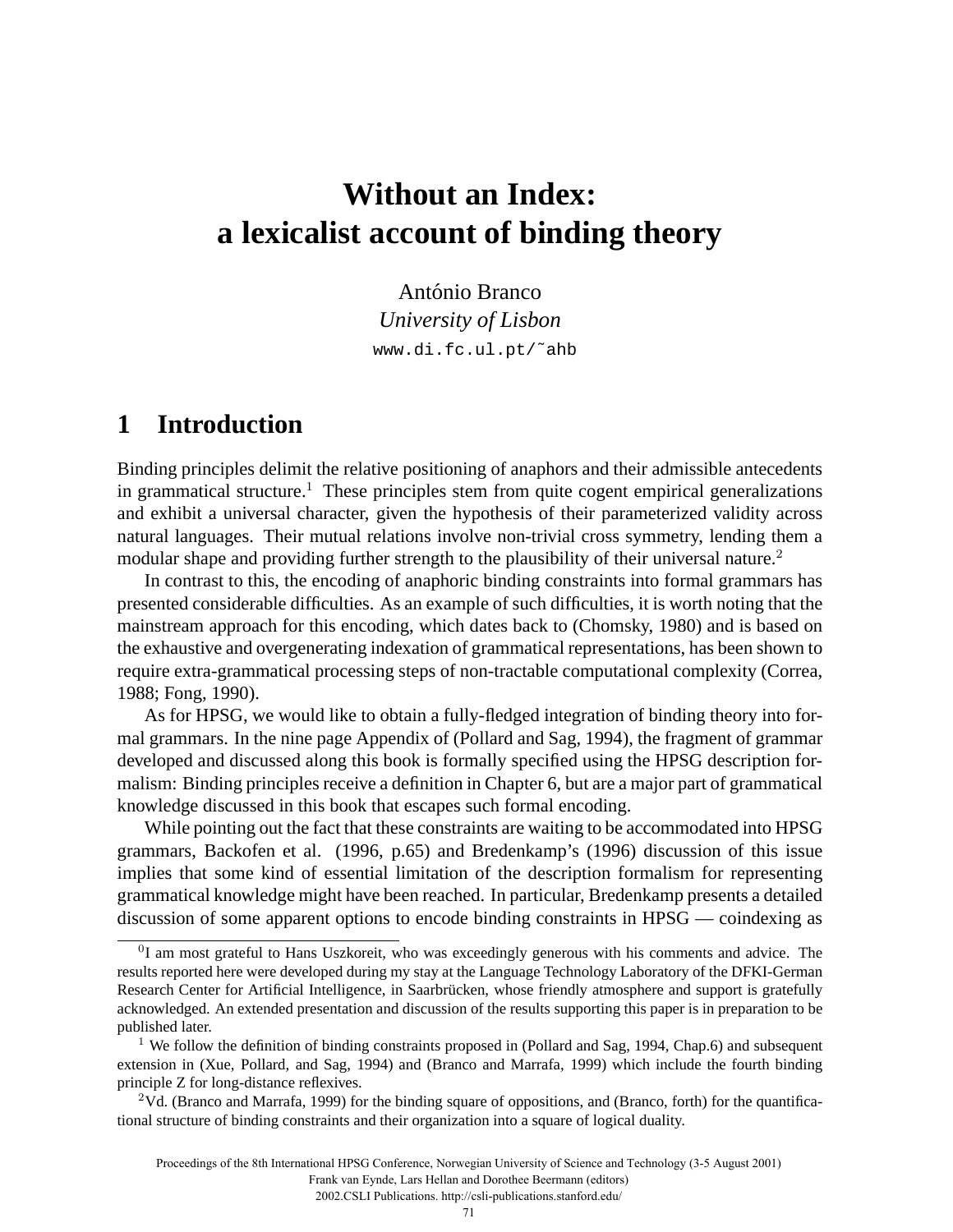an unbounded dependency construction vs. type hierarchy to classify anaphors according to their anaphoric realization vs. type hierarchy to classify predicators in terms of the anaphoric realization of their arguments — and a thorough report of their shortcomings (Chap.7).

This pessimistic note is not completely shared by Richter, Sailer, and Penn (1999). Focusing on Principle B, these authors observe that the difficulties with its grammatical encoding have to do with the quantificational nature of its definition, and offer the conjecture that overcoming the problem of integrating binding theory into formal grammars will require redefining the generalizations captured in so-called binding principles by "looking at the linguistic phenomenon [of binding constraints] from a completely different angle than the original formulation" (p.291).

Our primary goal here is fully in line with this hint, and we argue for a conceptual shift on the understanding of the nature of binding constraints. On the basis of such discussion, and adopting a quite simple, underspecified representation of the semantics of anaphoric nominals, we introduce the rationale of a lexicalist account of binding constraints in formal grammars (Section 2).

Taking into account this rationale, we show how binding theory can then be integrated into grammar by providing a fully-fledged specification of binding constraints in terms of the current HPSG description formalism (Section 3). We then check this specification against a working example (Section 4).

# **2 The Lexical Nature of Binding Constraints**

Binding constraints have been essentially viewed as well-formedness conditions, thus belonging to the realm of Syntax: "[they] capture the distribution of pronouns and reflexives" (Reinhart and Reuland, 1993, p.657). In line with (Gawron and Peters, 1990) we think these constraints should rather be understood as conditions on semantic interpretation, given they delimit (nonlocal) aspects of meaning composition, rather than aspects of syntactic combination.

Note that, like other kind of constraints on semantic composition, binding constraints impose conditions on the interpretation of certain expressions — anaphors, in the present case — based on syntactic geometry. This cannot be seen, however, as implying that they express grammaticality requirements. By replacing, for instance, a pronoun by a reflexive in a sentence, we are not turning a grammatical construction into an ungrammatical one, even if we assign to the reflexive the antecedent adequately selected for the pronoun. In that case, we are just asking the hearer to try to assign to that sentence a meaning that it cannot express, in the same way as what would happen if we asked someone whether he could interpret *The red book is on the white table* as describing a situation where a white book is on a red table.

In the example above, given how they happen to be syntactically related, the semantic values of *red* and *table* cannot be composed in a way that their sentence could be used to describe a situation concerning a red table, rather than a white table. Likewise, if we take *John thinks Peter shaved him*, given how they happen to be syntactically related, the semantic values of *Peter* and *him* cannot be composed in a way that this sentence could be used to describe a situation where John thinks that Peter shaved himself, i.e. Peter, rather than a situation where John thinks that Peter shaved other people, e.g. Paul, Bill, etc., or John himself. The basic difference between these two cases is that, while in the first the composition of the semantic contributions of *white* and *table* (for the interpretation of their NP *white table*) is constrained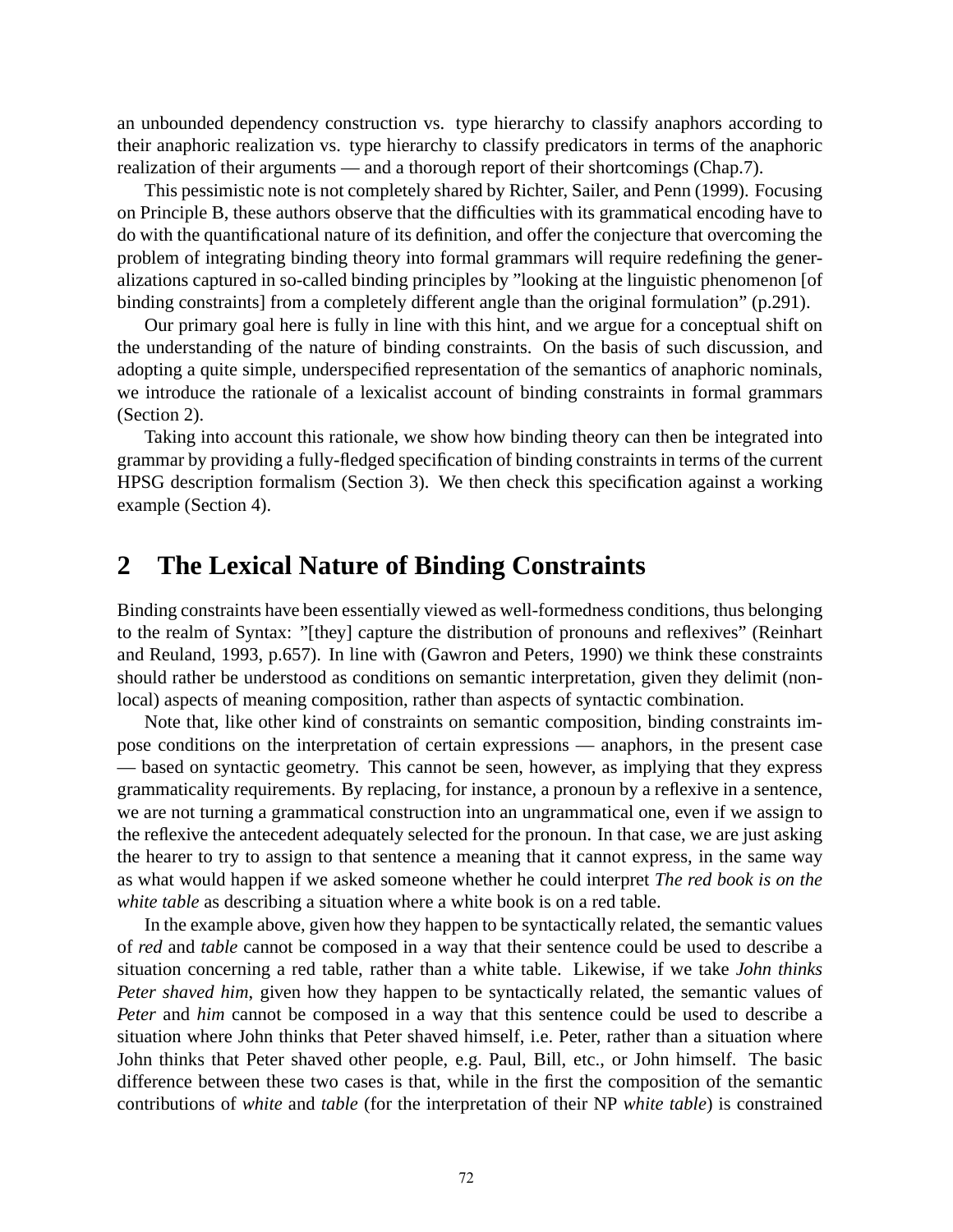by local syntactic geometry, in the latter the composition of the semantic contributions of *John* and *him* (for the interpretation of the NP *him*) is constrained by non-local syntactic geometry.

This discussion leads us to consider that an anaphor should be semantically specified in the lexicon as a function whose argument is a suitable representation of the context — providing a semantic representation of the NPs available in the discourse vicinity —, and delivers an update both of (i) its anaphoric potential – which is instantiated as the set of its grammatically admissible antecedents – and of (ii) the context, against which other NPs are interpreted.

For an anaphoric nominal *n*, the relevant input context may be represented in the form of a set of three lists of reference markers, **A**, **Z** and **U**. List **A** contains the reference markers of the local o-commanders of *n* ordered according to their relative grammatical obliqueness; **Z** includes the o-commanders of *n*, i.e. reference markers organized in a possibly multiclausal o-command relation, based upon successively embedded clausal obliqueness hierarchies; and **U** is the list of all reference markers in the discourse context, including those not linguistically introduced.

(i) The updating of the anaphoric potential of *n*, in turn, delivers a representation of the contextualized anaphoric potential of *n* in the form of the list of reference markers of its admissible antecedents. This list results from the binding constraint associated with *n* being applied to the relevant representation of the context of *n*.

(ii) The updating of the context by an anaphoric nominal *n* may be seen as consisting simply in the incrementing of the representation of the former, with a copy of the reference marker (Kamp and Reyle, 1993) of *n* being added to the three lists above.

Under this approach, the satisfaction of binding constraints result from a few simple operations, and their specification will consist in stating each such sequence of operations in terms of the grammar description formalism. If the nominal *n* is a short-distance reflexive, its semantic representation is updated with **A'**, where **A'** contains the reference markers of the o-commanders of *n* in **A**. If *n* is a long-distance reflexive, its semantic representation includes **Z'**, such that **Z'** contains the o-commanders of *n* in **Z**. If *n* is a pronoun, its semantics should include the list of its non-local o-commanders, that is the list  $\mathbf{B}=\mathbf{U}\setminus(\mathbf{A}^*\cup[\mathbf{r}\text{-mark}_n])$  is encoded into its semantic representation, where r-mark<sub>n</sub> is the reference marker of *n*. Finally if *n* is a non-pronoun, its updated semantics keeps a copy of list **C**=**U**\(**Z**<sup>*'*</sup>∪[r-mark<sub>n</sub>]), which contains the non-ocommanders of *n*.

Note that these lists **A'**, **Z'**, **B** and **C** collect the reference markers that are antecedent candidates at the light only of the relevant binding constraints, which are relative positioning filters in the process of anaphor resolution.<sup>3</sup> Their elements have to be submitted to the other filters and preferences of this process so that one of them ends up being chosen as the antecedent. In particular, some of these markers may turn up not being admissible antecedent candidates due to violation of other filters — e.g. those requiring similarity of morphological features or of semantic type under certain circumstances — that on a par with binding constraints have to be complied with. For example, in *John described Mary to himself*, by the sole filtering effect of Principle A, [r-mark<sub>John</sub>, r-mark<sub>Mary</sub>] is the list of antecedent candidates of *himself*, which will be narrowed down to [ $r$ -mark $_{John}$ ] when all the other filters for anaphor resolution have been taken into account.

In this particular case, separating these two type of filters — similarity of morphological

<sup>&</sup>lt;sup>3</sup>See (Branco, 2000, Chap.2) for a list of filters and preferences for anaphor resolution proposed in the literature.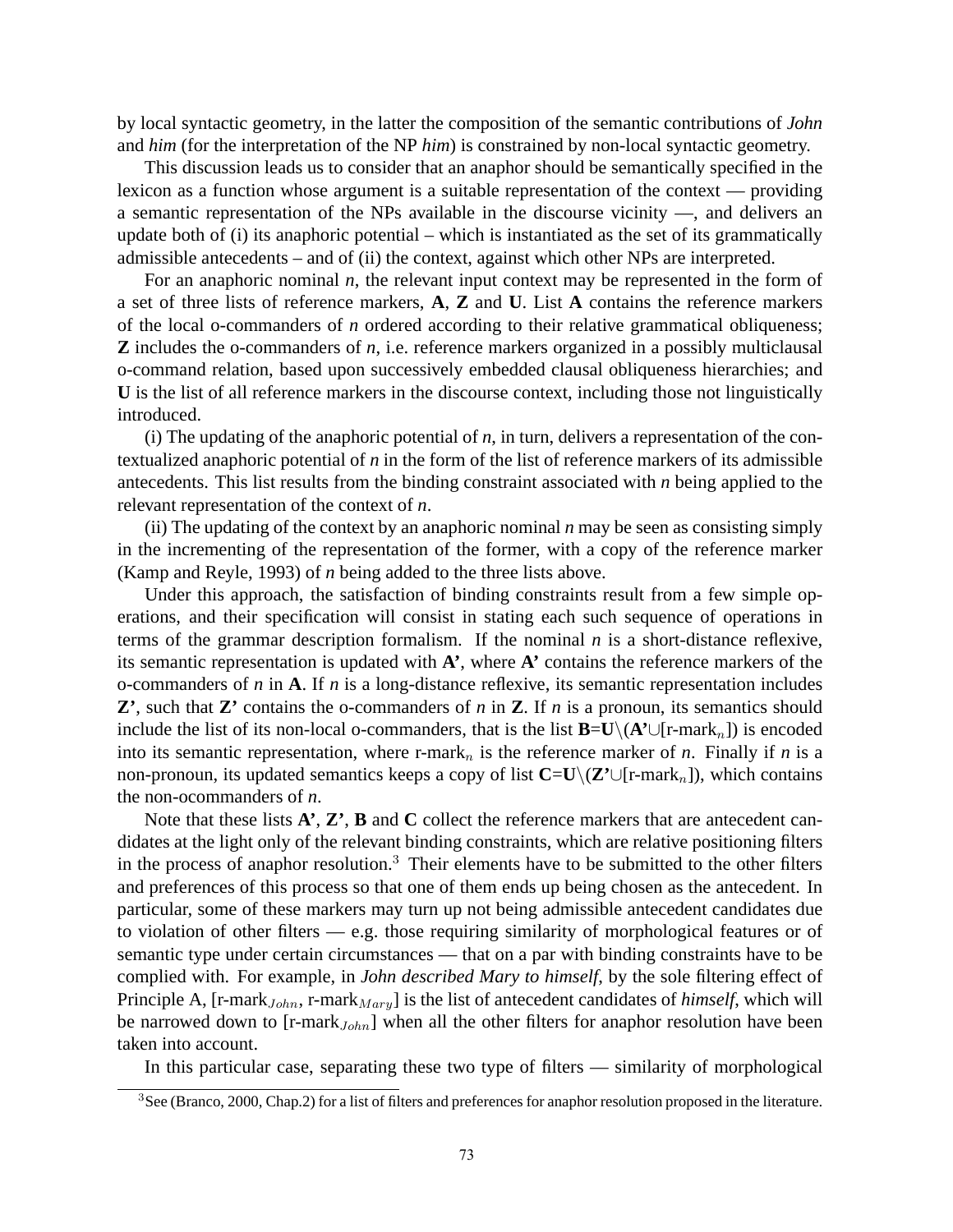features from binding constraints — seems to be the correct option, required by plural anaphors with so called split antecedents. In an example of this type, such as *John<sub>i</sub> told Mary<sub>i</sub> they*<sub>i+j</sub> *would eventually get married*, where *they* is resolved against *John* and *Mary*, the morphological features of the anaphor are not identical to the morphological features of each of its antecedents, though the relevant binding constraint applies to each of them (Higginbotham, 1983). In this respect we deviate from the proposal of Pollard and Sag (1994), where the token-identity of indices — internally structured in terms of Person, Number and Gender features — is meant to be forced upon the anaphor and its antecedent in tandem with the relevant binding constraint.<sup>4</sup>

# **3 Grammatical Encoding of Binding Theory**

In this section we discuss how the module of binding theory can be specified with the basic description language of HPSG. As a starting point, we adopt the feature geometry designed in (Pollard and Sag, 1994), together with the proposal for a semantics component for HPSG based on Underspecified Discourse Representation Theory (UDRT) advocated in (Frank and Reyle, 1995). This semantic component is encoded as the value of the feature CONT(ENT) (vd. example below). This value, of sort *udrs*, has a structure which permits that the mapping into underspecified discourse representations (Reyle, 1993) be quite straightforward.

$$
\begin{bmatrix}\n(1) & \begin{bmatrix}\nLS & \begin{bmatrix}\nL-MAX & \boxed{1} \\
L-MIN & \boxed{1} \\
\end{bmatrix} \\
\end{bmatrix} \\
udrs\n\end{bmatrix}
$$

The value of subfeature CONDS is a set of labeled semantic conditions. The hierarchical structure of these conditions is expressed by means of a subordination relation of the labels identifying each condition, a relation which is encoded as the value of SUBORD. The attribute LS defines the distinguished labels, which indicate the upper (L-MAX) and lower (L-MIN) bounds for a semantic condition within the overall semantic representation to be constructed.

As a proposal for the integration of binding theory into HPSG, we designed a simple extension of this semantic component for the *udrs* of nominals, enhancing it with feature ANAPH(ORA). This new feature keeps information about the anaphoric potential of the corresponding anaphor *n*. Its subfeature ANTEC(EDENTS) keeps record of how this potential is

<sup>4</sup>In this point it is also worth noting that, when a plural anaphor takes more than one antecedent as in the example above, its (plural) reference marker will end up being semantically related with a plural reference marker resulting from some semantic combination of the markers of its singular antecedents. Accordingly, this provides further motivation to separate binding constraints from other filters in the anaphor resolution process. In particular, the approach to binding we have been sketching is compatible with proposals for plural anaphora resolution that take into account split anaphora, as the one in (Eschenbach et al., 1989). According to this proposal, the set of antecedent candidates of a plural anaphor which result from the verification of binding constraints has to receive some expansion before subsequent filters and preferences apply in the resolution process. The reference markers in that set, either singular or plural, will be previously combined into other plural reference markers: It is thus from this set, closed under the semantic operation of pluralization (e.g. i-sum a la Link (1983)), that the final antecedent will be chosen by the anaphor resolver.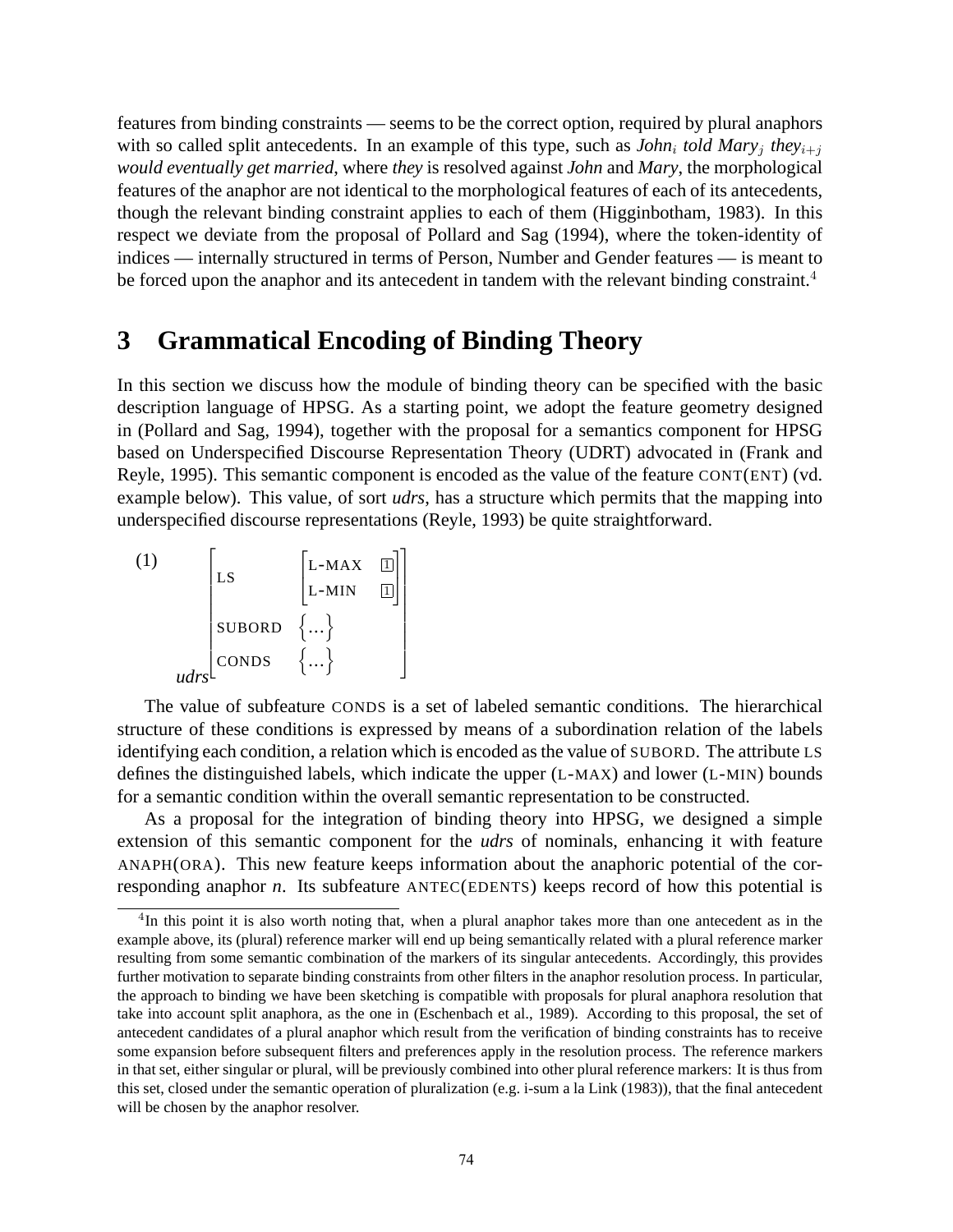realized when the anaphor enters a grammatical construction: Its value is the list with the antecedent candidates of *n* which comply with the relevant binding constraint. And its subfeature R(EFERENCE)-MARK(ER) indicates the reference marker of *n*, which is contributed by its referential force to the updating of the context.

$$
(2)
$$
\n
$$
\begin{bmatrix}\n\text{LS} & \begin{bmatrix}\nL-\text{MAX} & \boxed{1} \\
L-\text{MIN} & \boxed{1}\n\end{bmatrix} & \begin{bmatrix}\n\text{SUBORD} & \begin{bmatrix}\n... \\
... \\
\text{SUBORD} & \begin{bmatrix}\n... \\
... \\
\text{ONDS} & \begin{bmatrix}\n... \\
...\n\end{bmatrix} \\
\text{ANAPH} & \begin{bmatrix}\nR-\text{MARK} & \text{refm} \\
\text{ANTEC} & \text{list}(\text{refm})\n\end{bmatrix}\n\end{bmatrix}\n\end{bmatrix}
$$
\n
$$
\\ \text{NONLOC} | \text{BIND} & \begin{bmatrix}\n\text{LIST-A} & \text{list}(\text{refm}) \\
\text{LIST-U} & \text{list}(\text{refm}) \\
\text{LIST-U} & \text{list}(\text{refm})\n\end{bmatrix}\n\end{bmatrix}
$$

On a par with this extension, the NONLOC value is also extended with a new feature, BIND(ING), with subfeatures LIST-A, LIST-Z, and LIST-U. These lists provide a specification of the relevant context and correspond to the lists **A**, **Z** and **U** above. Subfeature LIST-LU is a fourth, auxiliary list for encoding the contribution of the local context to the global, non local context, as explained in the next subsections.

For the sake of perspicuity, the examples below only display the important features for the point at stake. The NONLOC value has this definition in (Pollard and Sag, 1994):

(3) *nonloc*  $\sqrt{ }$  $\perp$ TO-BIND *nonloc1* INHERITED *nonloc1* 1  $\overline{1}$ 

These are thus the details of the expansion we are assuming, where the original information is coded now as a *udc* object, which keeps record of the relevant non local information for accounting to *u(nbounded) d(ependency) c(onstructions)*:

(4)

\n
$$
\begin{bmatrix}\n\text{UDC} & \begin{bmatrix}\n\text{TO-BIND} & \text{nonlocal} \\
\text{INHERITED} & \text{nonlocal}\n\end{bmatrix} \\
\begin{bmatrix}\n\text{LIST-A} & \text{list}(\text{refm}) \\
\text{LIST-Z} & \text{list}(\text{refm}) \\
\text{LIST-U} & \text{list}(\text{refm}) \\
\text{LIST-LU} & \text{list}(\text{refm})\n\end{bmatrix}\n\end{bmatrix}
$$

Given this extension, the HPSG principles constraining NONLOC feature structure, or part of it, are fine-tuned with adjusted feature paths in order to correctly target the intended (sub)feature structures.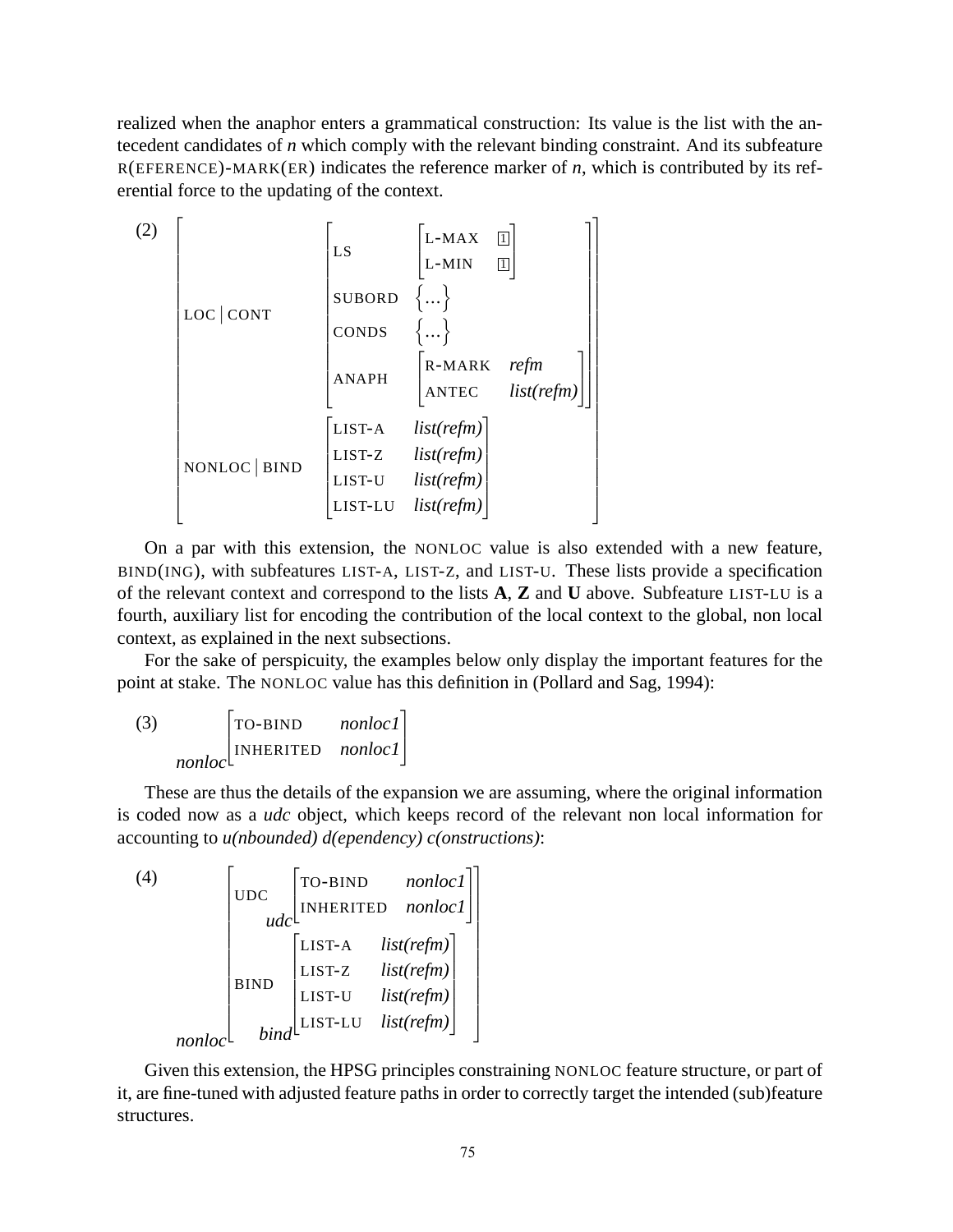### **3.1 Representing the Context for Binding**

We can turn now to the representation of the context for binding, in particular to the specification of the constraints on the values of the attributes LIST-A, LIST-Z, LIST-U and LIST-LU. This representation of the context can be handled by adding a new HPSG principle to the grammar fragment presented in the Annex of (Pollard and Sag, 1994), a principle we term the Binding Domains Principle (BDP). This principle consists of three clauses constraining signs with respect to these four lists of reference markers. A full understanding of their details, presented below, will be facilitated with the working example discussed in detail in the next Section.

BDP-Clause I is responsible for ensuring that the values of LIST-U and LIST-LU are appropriately setup at the different places in a grammatical representation.

#### (5) **Binding Domains Principle**, Clause I

- i. The LIST-LU value is identical to the concatenation of the LIST-LU values of its daughters in every sign;
- ii. the LIST-LU and LIST-U values are token-identical in a sign of sort *discourse*;
- iii. i. the LIST-U value is token-identical to each LIST-U value of its daughters in a non-NP sign;
	- ii. in an NP sign *k*:
		- in Spec-daughter, the LIST-U value is the result of removing the elements of the LIST-A value of Head-daughter from the LIST-U value of *k*;
		- in Head-daughter, the LIST-U value is the result of removing the value of R-MARK of Spec-daughter from the LIST-U value of *k*.

By virtue of (i.), LIST-LU collects up to the outmost sign — which is required to be of sort *discourse* — the markers contributed to the context by each NP. Given (ii.), this list with all the markers is passed to the LIST-U value at this outmost sign. And (iii.) ensures that this list with the reference markers in the context is propagated to every NP.

Subclause (iii.ii) is meant to prevent self-reference loops due to anaphoric interpretation, avoiding what is known in the literature as the i-within-i effect — as noted above, the R-MARK value of non lexical NPs is contributed by the lexical representation of their determiners, in Spec-daughter position.

The HPSG top ontology was thus extended with the new subsort *discourse* for signs:  $sign \equiv$ word  $\vee$  phrase  $\vee$  discourse. This new type of linguistic object corresponds to sequences of sentential signs. A new Schema 0 was also added to the Immediate Dominance Principle, where the Head daughter is a phonologically null object of sort *context(ctx)*, and the Text daughter is a list of phrases. As the issue of discourse structure is out of the scope of this paper, we adopted a very simple approach to the structure of discourses which suffices for the present account of binding. As discussed in detail in the next Section, this object of sort *ctx* is used to provide a rough simulation of the contribution of the non linguistic context to the interpretation of utterances.

As to the other two Clauses of the Binding Domains Principle, they are designed to constrain the lists LIST-A and LIST-Z, whose values keep a record of o-command relations.

BDP-Clause II below is responsible for constraining LIST-A.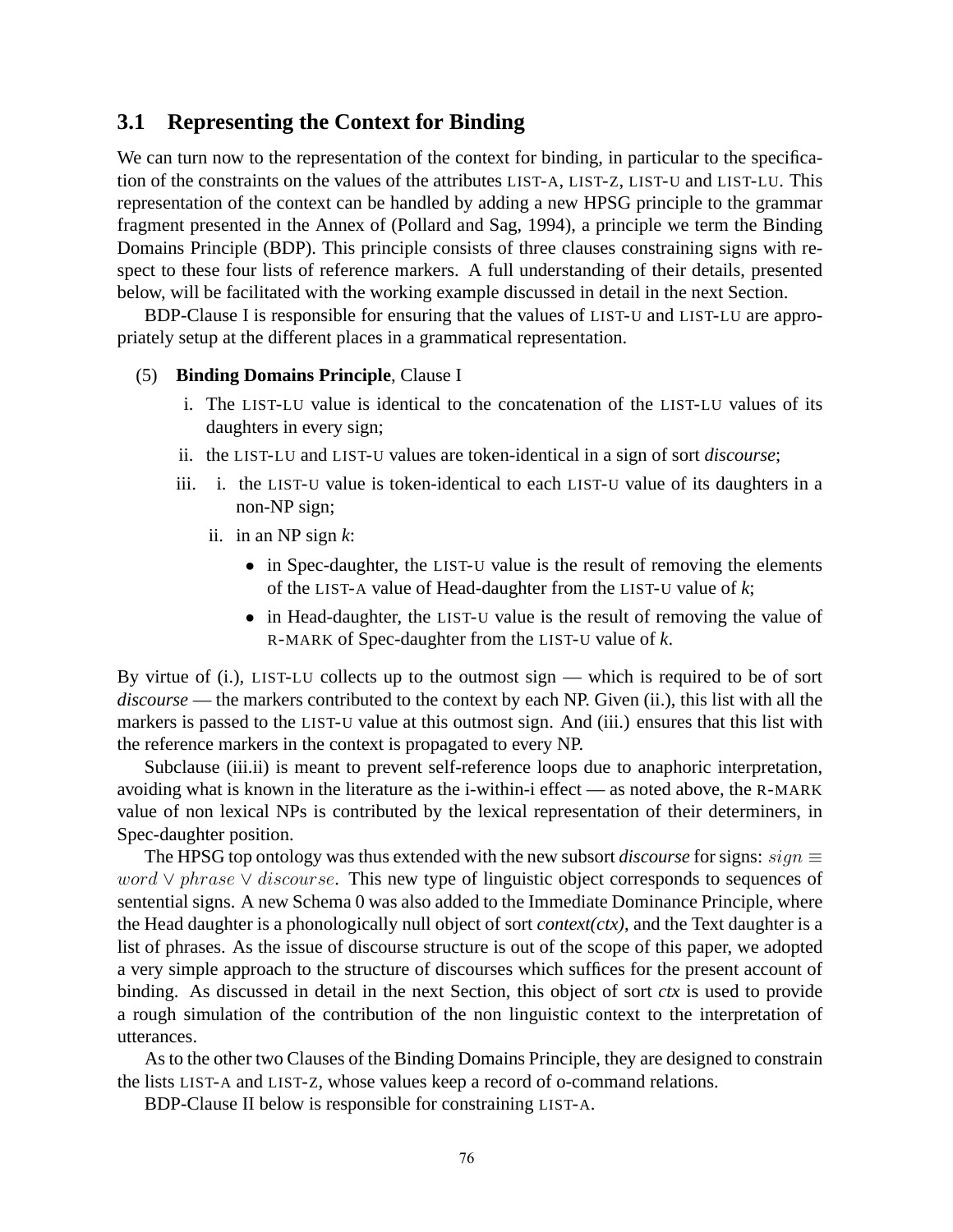#### (6) **Binding Domains Principle**, Clause II

- i. Head/Arguments: in a phrase, the LIST-A value of its head, and of its nominal (or nominal preceded by preposition) or trace Subject or Complement daughters are token-identical;
- ii. Head/Phrase:
	- i. in non-nominal and non-prepositional signs, the LIST-A values of a sign and its head are token-identical;
	- ii. in a prepositional phrase,
		- if it is a complement daughter, the LIST-A values of the phrase and of its nominal complement daughter are token-identical;
		- otherwise, the LIST-A values of the phrase and its head are token-identical;
	- iii. in a nominal phrase,
		- in a maximal projection, the LIST-A value of the phrase and its Specifier daughter are token-identical;
		- in other projections, the LIST-A values of the phrase and its head are tokenidentical.

This clause ensures that the LIST-A value is passed from the lexical head to its successive projections, by virtue of (ii.), and also from the head-daughters to their arguments, given (i.).

On a par with this Clause, it is important to make sure that at the lexical entry of any predicator *p*, LIST-A include the R-MARK values of the possibly subcategorized arguments of *p* specified in its ARG-S value. Moreover, the reference markers appear in the LIST-A value under the same ordering as the ordering of the corresponding *synsem* in ARG-S.

Finally, BDP-Clause III ensures that LIST-Z is properly constrained:

#### (7) **Binding Domains Principle**, Clause III

For a sign F:

- i. in a Text daughter, the LIST-Z and LIST-A values are token-identical;
- ii. in a non-Text daughter,
	- i. in a sentential daughter, the LIST-Z value is the concatenation of the LIST-Z value of F with the LIST-A value;
	- ii. in non-lexical nominal Head daughters, the LIST-Z value is the concatenation of L with the LIST-A value, where L is the list which results from taking the list of o-commanders of the R-MARK value, or instead of VAR value when this exists, of its Specifier sister from the LIST-Z value of F;
	- iii. in other, non-filler, daughters of F, the LIST-Z value is token-identical to the LIST-Z value of F.

By means of (i.), this BDP–Clause III ensures that, at the top node of a grammatical representation, LIST-Z is set up as the LIST-A value of that sign.

Moreover, given (ii.), it is ensured that LIST-Z is successively incremented at suitable downstairs nodes — those defining successive locality domains for binding, as stated in (ii.i) and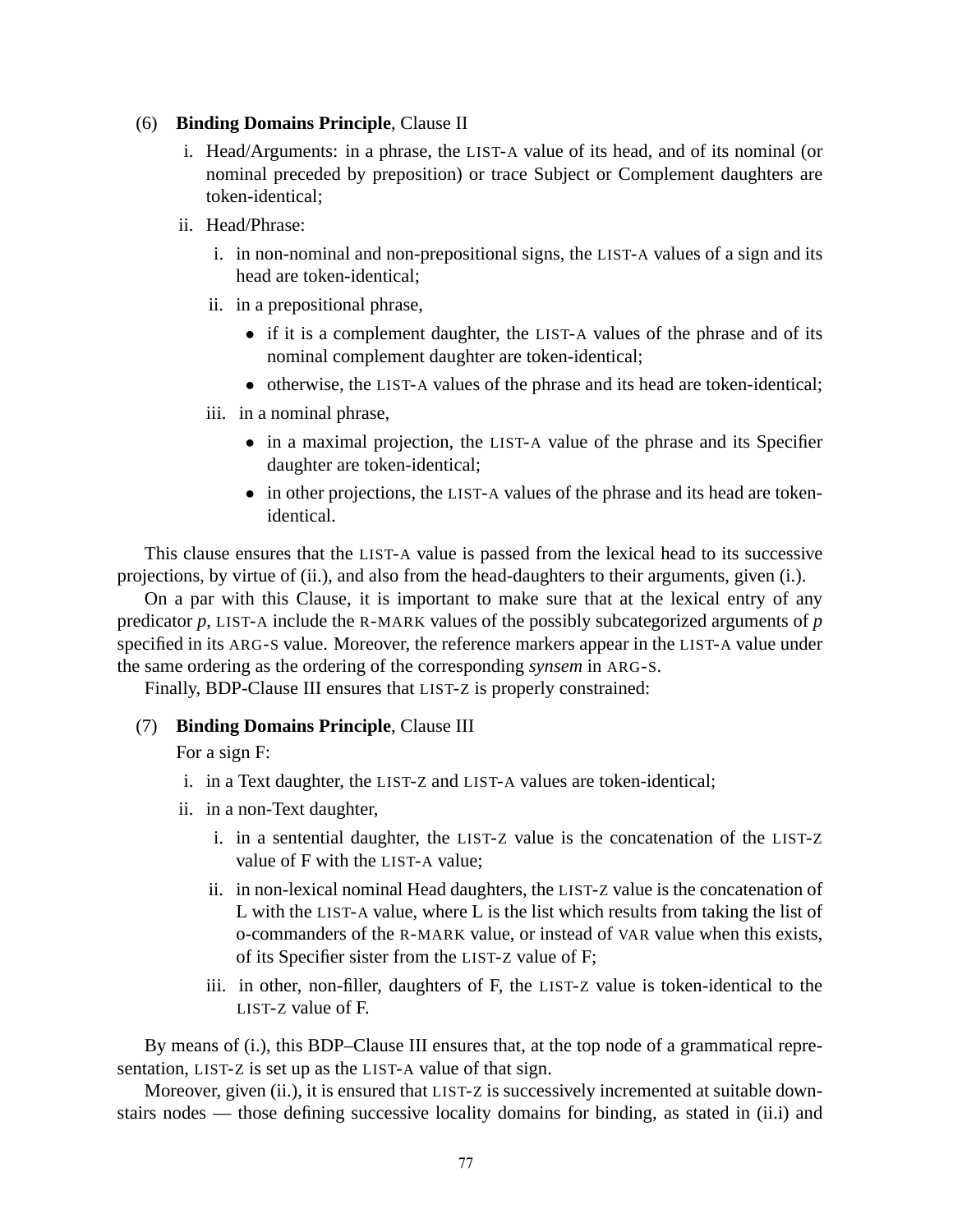(ii.ii) — by appending, in each of these nodes, the LIST-A value with the LIST-Z value of the upstairs node.

From this description of the Binding Domains Principle, it follows that the locus in grammar for the parameterization of what counts as a local domain for a particular language will be the specification of BDP–Clauses II and III for that language.

#### **3.2 Lexical Constraints on Binding**

Given this adjustment to the grammatical geometry, the lexical definition of a pronoun, for instance, will include the following SYNSEM value:

$$
(8)
$$
\n
$$
\begin{bmatrix}\n\text{LS} & \begin{bmatrix}\nL\text{-MAX} & \boxed{1} \\
L\text{-MIN} & \boxed{1} \\
\end{bmatrix} \\
\text{LOC}|\text{CONT} & \text{CONDS} & \left\{\begin{bmatrix}\nL\text{ABEL} & \boxed{1} \\
DREF & \boxed{2}\n\end{bmatrix}\right\} \\
\text{ANAPH} & \begin{bmatrix}\nR\text{-MARK} & \boxed{2} \\
\end{bmatrix} \\
\text{NNLOC}|\text{BIND} & \begin{bmatrix}\nLIST-A & \boxed{3} \\
LIST-U & \boxed{4} \\
\end{bmatrix} \\
\text{IST-U} & \boxed{4} \\
\end{bmatrix}
$$

In this feature structure, the semantic condition in CONDS associated with the pronoun corresponds simply to the discourse referent  $\boxed{2}$  in the value of DREF. This semantic representation is supposed to be further specified as the lexical entry of the pronoun gets into the larger representation of the relevant utterance. In particular, the CONDS value of the sentence will be enhanced with a condition specifying the relevant semantic relation between this reference marker  $\mathbb{Z}$  and one of the reference markers in the value  $\overline{5}$  of ANTEC. The latter will be the antecedent against which the pronoun will happen to be resolved, and the semantic condition where the two markers will be related represents the relevant mode of anaphora assigned to the anaphoric relation between the anaphor and its antecedent (e-type, bridging, bound-anaphora, etc.)

The binding constraint associated with pronouns, in turn, is specified as the relational constraint *principleB* in the value of ANTEC. This relational constraint is responsible for the updating of the anaphoric potential of the pronoun as it enters a grammatical construction. When the arguments of this relational constraint are instantiated, it returns list **B** as the value of ANTEC. As discussed in the previous Section, this relational constraint *principleB* should be defined to take all markers in the discourse context (in the first argument and given by the LIST-U value), and remove from them both the local o-commanders of the pronoun (included in the second argument and made available by the LIST-A value) and the marker corresponding to the pronoun (in the third argument and given by the DREF value).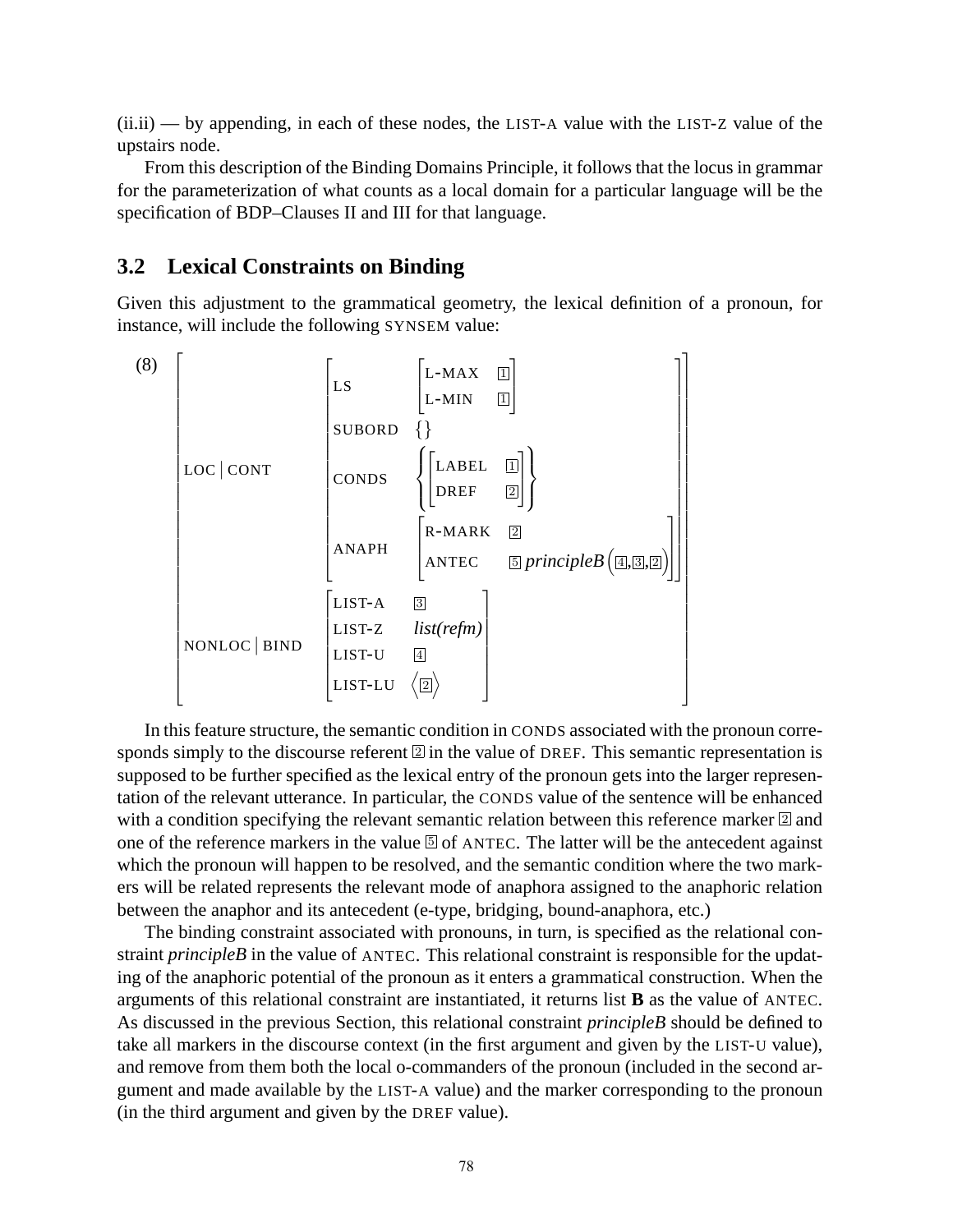Finally, the contribution of the reference marker of the pronoun to the context is ensured via token-identity between R-MARK and LIST-LU values. The piling up of this reference marker in the global LIST-U value is determined by the BDP discussed in the previous section. <sup>5</sup>

The SYNSEM of other anaphors, ruled by Principles A, C or Z, are similar to the SYNSEM of pronouns above. The basic difference lies in the relational constraints to be stated in the ANTEC value. Such constraints — *principleA*, *principleC* and *principleZ* — encode the corresponding binding principles and return the updated anaphoric potential of anaphors according to the surrounding context, coded in their semantic representation under the form of a list in the ANTEC value. Such lists  $-\mathbf{A}$ <sup>'</sup>, **C** or **Z**<sup>'</sup>, respectively — are obtained by these relational constraints along the lines discussed in the previous Section, thus involving the list append and list difference operations described there.

Note that, for non-lexical anaphoric nominals in English, namely those ruled by Principle C, the binding constraint is stated in the lexical representation of the determiners contributing to the anaphoric capacity of such NPs. Also the reference marker corresponding to an NP of this kind is brought into its semantic representation from the R-MARK value specified in the lexically entry of its determiner. Accordingly, for the values of ANAPH to be visible in the signs of non lexical anaphors, Clause I of the Semantics Principle in (Frank and Reyle, 1995, p.12) is extended with the requirement that the ANAPH value is token-identical, respectively, with the ANAPH value of the specifier daughter, in an NP, and with the ANAPH value of the nominal complement daughter, in a subcategorized PP.

Note also that for short-distance reflexives, exemption from the constraining effect of the corresponding Principle A (Pollard and Sag, 1994, p.263) occurs when *principleA*(<sup>3</sup>, <sup>2</sup>) returns the empty list as the value of feature ANTEC:

<sup>5</sup> Consider sentence *John said that he shaved him*. Ignoring how other anaphors are resolved, in the light of Principle B, *he* can take *John* as its antecedent; likewise, *him* can take *John* as its antecedent. Nevertheless, if *he* actually ends up resolved against *John*, the latter cannot be the antecedent of *him*, and vice-versa. This specific resolution both of *he* and *him* blocks two anaphoric relations that would otherwise have been admissible. It induces a contingent violation of binding constraint B due to an accidental, transitive anaphoric relationship between *he* and *him* (vd. (Pollard and Sag, 1994, 74) for a discussion of cases of accidental coreference involving contingent violations of Principle C). Cases like this, of undesired transitive anaphoricity, are to be handled by filters other than binding constraints during the anaphor resolution process or may be handled at the level of semantic representation. Constraints may be introduced at the lexical semantic representation of pronouns: If the pronoun and another anaphor *a* have the same antecedent  $r_b$ , then the marker  $r_a$  of *a* has also to be an admissible antecedent of the pronoun. This can be ensured by including, in the CONDS value in (8), semantic conditions expressing that  $\forall r_a, r_b((\boxed{2} \equiv_{anaph} r_b \land r_a =_{anaph} r_b) \Rightarrow (\langle r_a \rangle \cup \boxed{5} = \boxed{5})$ .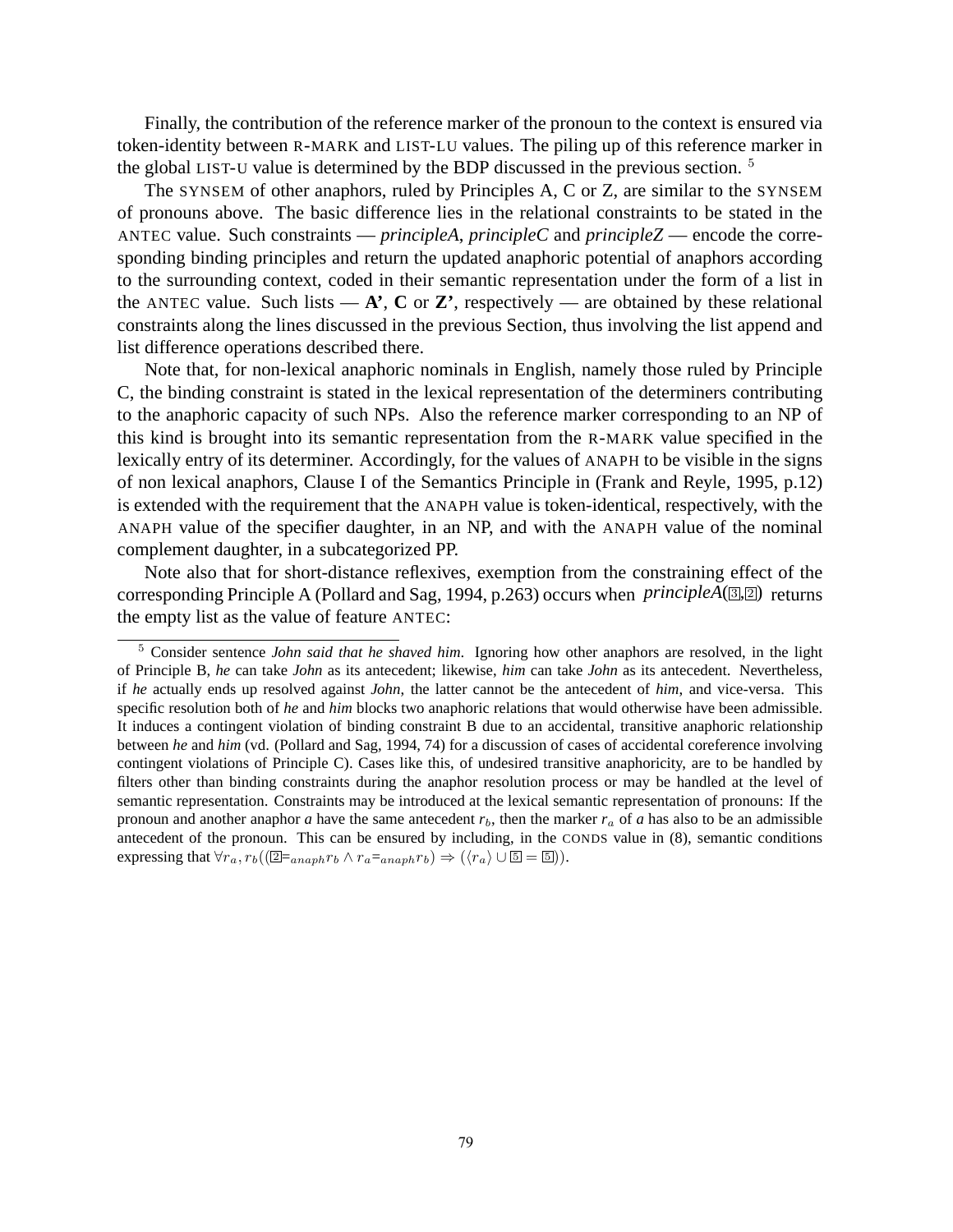

This happens if the reference marker of the reflexive  $[2]$  is the first element in the relevant obliqueness hierarchy, i.e. it is the first element in the LIST-A value in  $\mathbb{S}$ , thus o-commanding the other possible elements of this list and not being o-commanded by any of them.<sup>6</sup>

Under these circumstances, given its essential anaphoricity, a reflexive has nevertheless to be interpreted against some antecedent. As in the exempt occurrences no antecedent candidate is identified by virtue of Principle A activation, the anaphor resolver — which will operate then on the empty ANTEC list — has thus to resort to antecedent candidates outside the local domain of the reflexive: This implies that it has to find antecedent candidates for the reflexive which actually escape the constraining effect of Principle A. The resolver will then be responsible for modeling the behavior of reflexives in such exempt occurrences, in which case the anaphoric capacity of these anaphors appears as being exceptionally ruled by discourse-based factors.<sup>7</sup>

# **4 A Working Example**

In order to better illustrate the integration of binding constraints into grammar as well as the outcome obtained from an HPSG grammar with the above specification of binding theory, we discuss now the example below and the corresponding grammatical representation in Fig. 1.

(10) Every student said he likes himself.

Fig. 1 presents an abridged version of the grammatical representation produced by the implemented grammar for the discourse that contains only this sentence. The feature structures

 ${}^{6}$ For the sake of the discussion, we concentrate in exempt occurrences of short-distance reflexives, as illustrated in the example: *Mary<sup>i</sup> thought the artist had done a bad job, and was sorry that her parents came all the way to Columbus just to see the portrait of herself<sup>i</sup>* (Golde, 1999, p.73). The account discussed here is straightforwardly extended to exempt occurrences of long-distance reflexives.

<sup>7</sup>Cf. (Kuno, 1987) and (Zribi-Hertz, 1989). See (Golde, 1999) for a recent discussion and further references on this issue.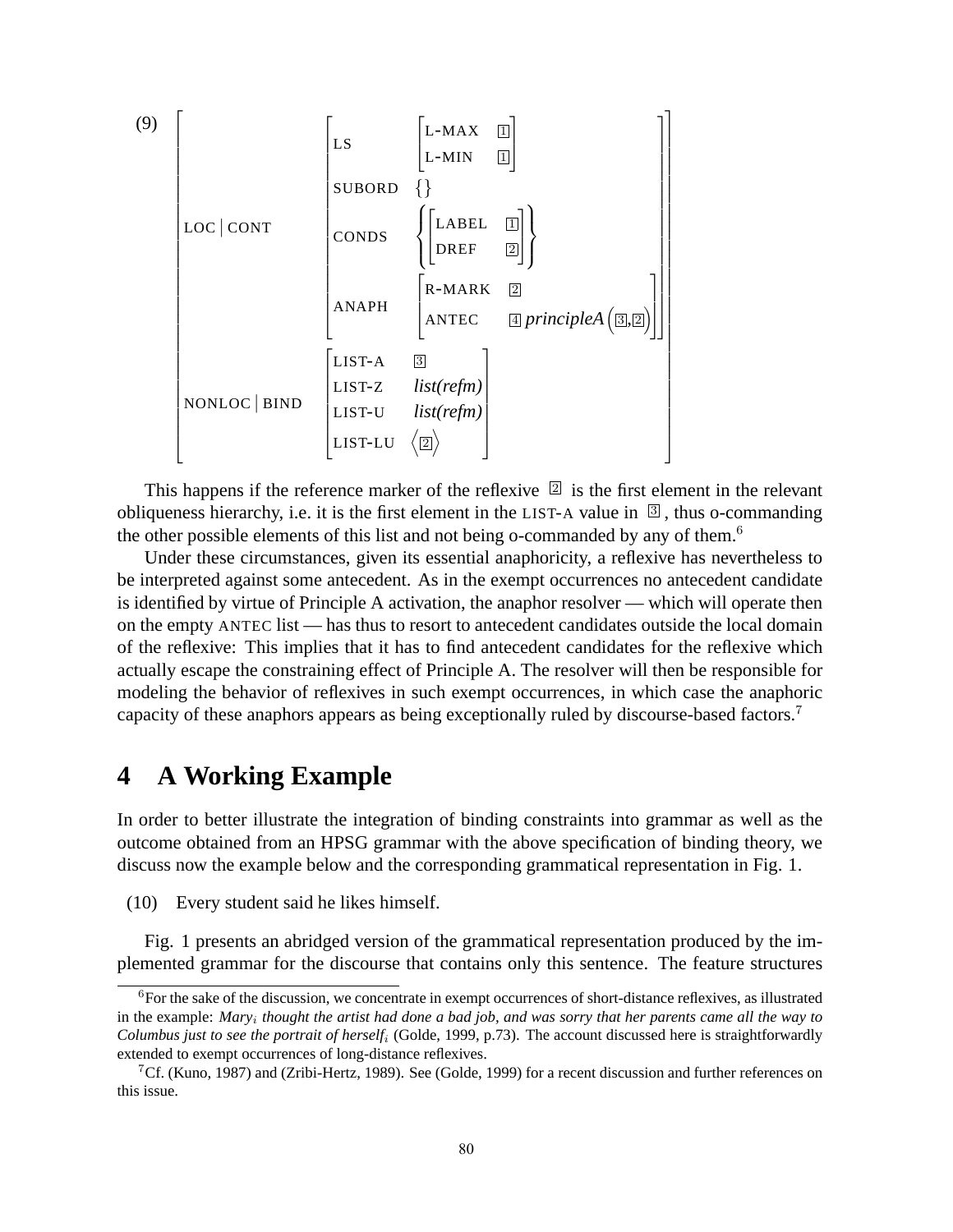below the constituency tree correspond to partial grammatical representations of the leave constituents, while the ones above the tree correspond to partial representations of some of the non terminal nodes.

Let us start considering the representation of the context. Taking the representation of obliqueness hierarchies first, one can check that in the upper nodes of the matrix clause, due to the effect of BDP–Clause III, the LIST-Z value is obtained from the value of LIST-A, with which it is token-identical, thus comprising the list  $\langle 54, 247 \rangle$ .

In the nodes of the embedded clause, the LIST-Z value is the concatenation of that upper LIST-Z value and the LIST-A value in the embedded clause  $\langle 24, 392 \rangle$ , from which the list  $\langle 54, 247, 24, 392 \rangle$  is the result. In any point of the grammatical representation, the LIST-A values are obtained from the subcategorization frames of the local verbal predicators, as constrained by BDP–Clause II. Therefore,  $\langle 24, 392 \rangle$  is the LIST-A value of *likes*, and  $\langle 54, 247 \rangle$  is the LIST-A value of *said*.

Observing now LIST-LU, we see that as one ascends in the constituency representation, the list gets longer since by the effect of BDP–Clause I, the LIST-LU value at a given node gathers the reference markers of the nodes dominated by it. Consequently, at the discourse top node, LIST-LU ends up as a list including all reference markers: Both those introduced in the discourse by the NPs in the example and  $\overline{415}$ , the one available in the non linguistic context, from which the list  $\langle 415, 54, 247, 24, 392 \rangle$  is the result. In cases where the discourse contains more than one sentence, BDP–Clause I (i.) ensures that LIST-LU ends up with all reference markers in every sentence of the discourse.

BDP–Clause I also ensures that this list of all reference markers is passed to the LIST-U value of the top node, and that this LIST-U value is then percolated down to all nodes of the grammatical representation, including the nodes of anaphoric nominals.

Moving now to the representation of the NPs, we can take a closer look at the leaf nodes in the constituency tree. Let us consider first how the NPs contribute to the representation of the context.

Every phrase contributes to the global anaphoric potential of its linguistic context by passing the tag of its reference marker into its own LIST-LU.

In the case of the quantificational NP *every student*, two tags are passed, corresponding to the VAR value  $\overline{54}$  — token-identical with the DREF value of the restrictor and providing for bound-variable anaphora interpretations (Reinhart, 1983) — and the R-MARK value  $\frac{247}{ }$  providing for e-type anaphora (Evans, 1980).

We are assuming here an account of e-type anaphora in line with the approach in (Kamp and Reyle, 1993, p.311ff). According to this account, a quantificational NP contributes a plural reference marker to the semantic representation of discourse which may serve as the antecedent in (e-type) anaphoric links. In a sentence like *Every bald man snores*, for instance, the quantificational NP contributes the plural reference marker which stands for the bald men that snore. Such marker is introduced in the discourse representation via the application of the Abstraction operator  $\Sigma$ , which takes the restrictor and the nuclear scope of the determiner and introduces the plural marker that satisfies the corresponding semantic conditions (Kamp and Reyle, 1993, p.310).

In order to incorporate such an account of e-type anaphora into Underspecified DRT as this is proposed in (Frank and Reyle, 1995), the reference marker standing for the plurality satisfying the semantic condition obtained with  $\Sigma$ -Abstraction in the CONDS value of a determiner is made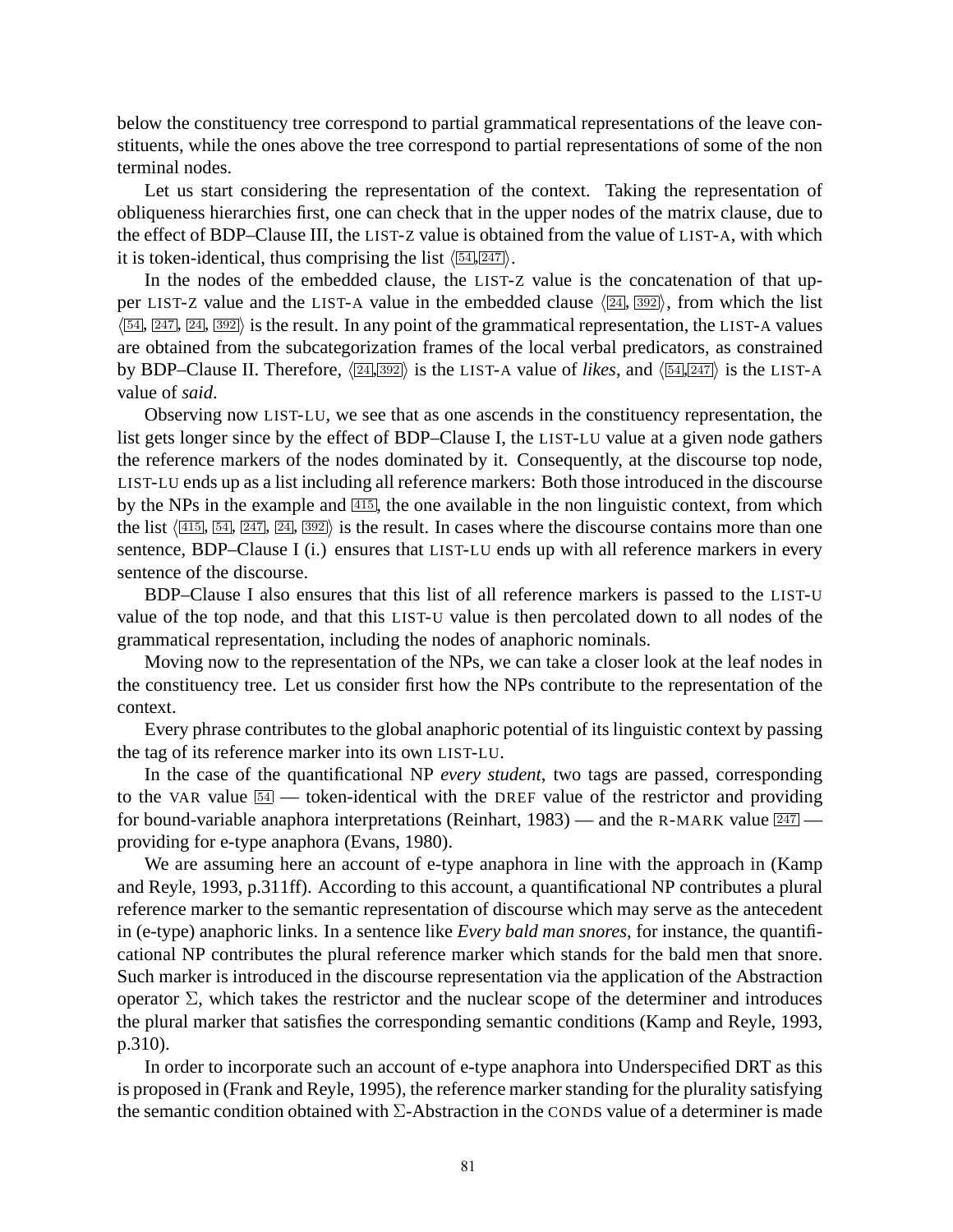

Figure 1: *Every student said he likes himself.*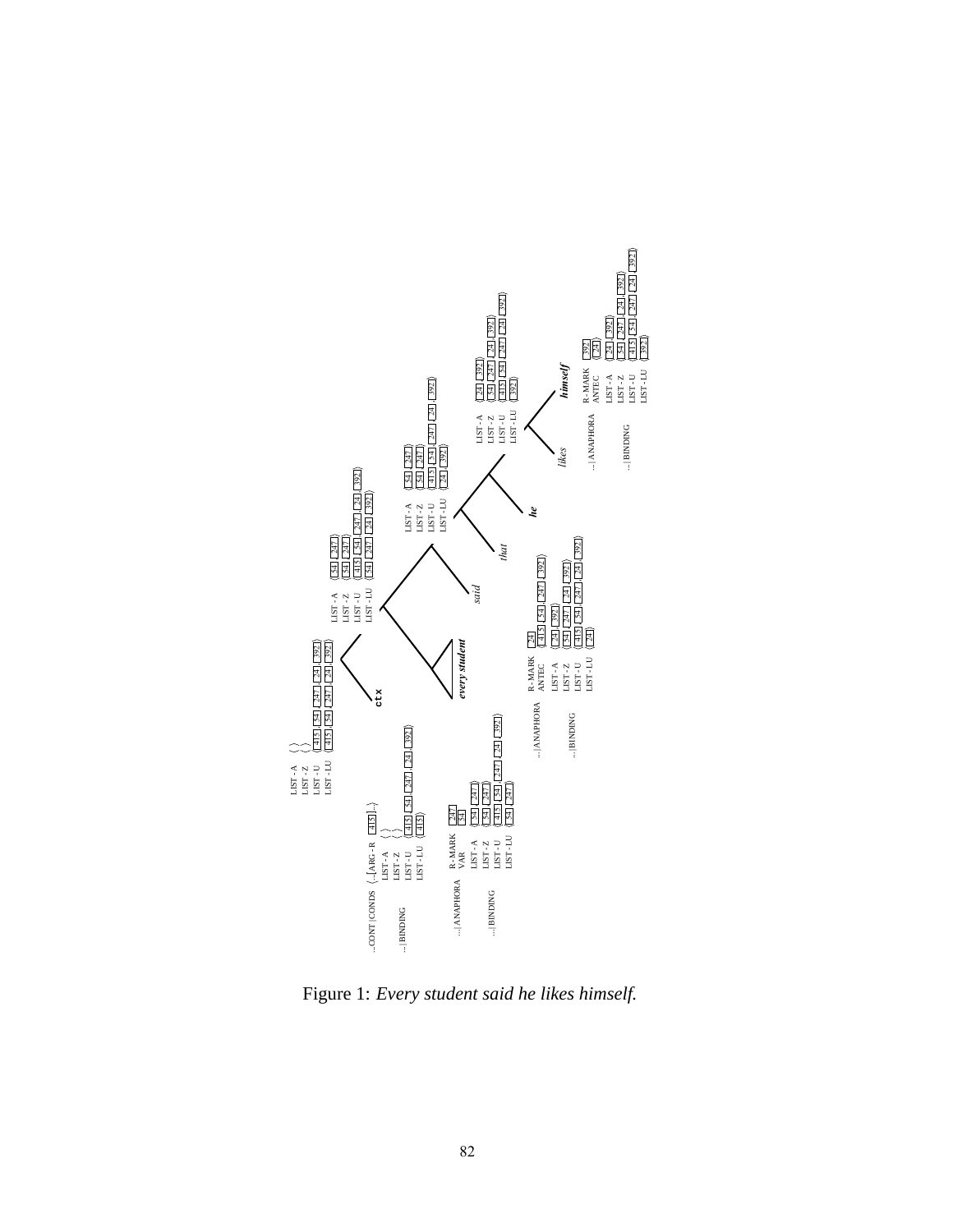token-identical with the R-MARK value. The *synsem* of the lexical entry for *every*, for instance, results as in (11) below, where  $\mathbb{I}$  is the marker obtained via  $\Sigma$ -Abstraction.



Looking now at how the representation of the context is encoded in each NP, it should be noted that the suitable values of LIST-A, LIST-Z and LIST-U at the different NP nodes are enforced by the combined effect of the three Clauses of BDP, as discussed in the previous Section.

LIST-A value is obtained via token-identity with LIST-A of the subcategorizing predicator (BDP–Clause II (i.)); LIST-Z and LIST-U values result from token-identity, respectively, with LIST-Z and with LIST-U of the immediately dominating node in the constituency tree (respectively, BDP–Clause II (iii.) and BDP–Clause I (iii.i.)).

As to the anaphoric nominals, we can check how its anaphoric potential is circumscribed in each specific occurrence.

At this stage, the value of ANTEC is a list that records the grammatically admissible antecedents of the corresponding anaphor only at the light of binding constraints. In compliance with principle A predictions, the semantic representation of the reflexive includes the attribute ANTEC with the singleton list  $\langle 24 \rangle$  as value, indicating that the only antecedent candidate available in this sentence is the pronoun in the embedded clause, whose reference marker is identified as <sup>24</sup> in its own semantic representation.

The semantic representation of the pronoun, in turn, also includes feature ANTEC, whose value is the list of the antecedent candidates,  $\langle 415, 247, 54, 392 \rangle$ , thus indicating that, in this sentence, the pronoun cannot be anaphorically linked only with itself, at the the light of principle B.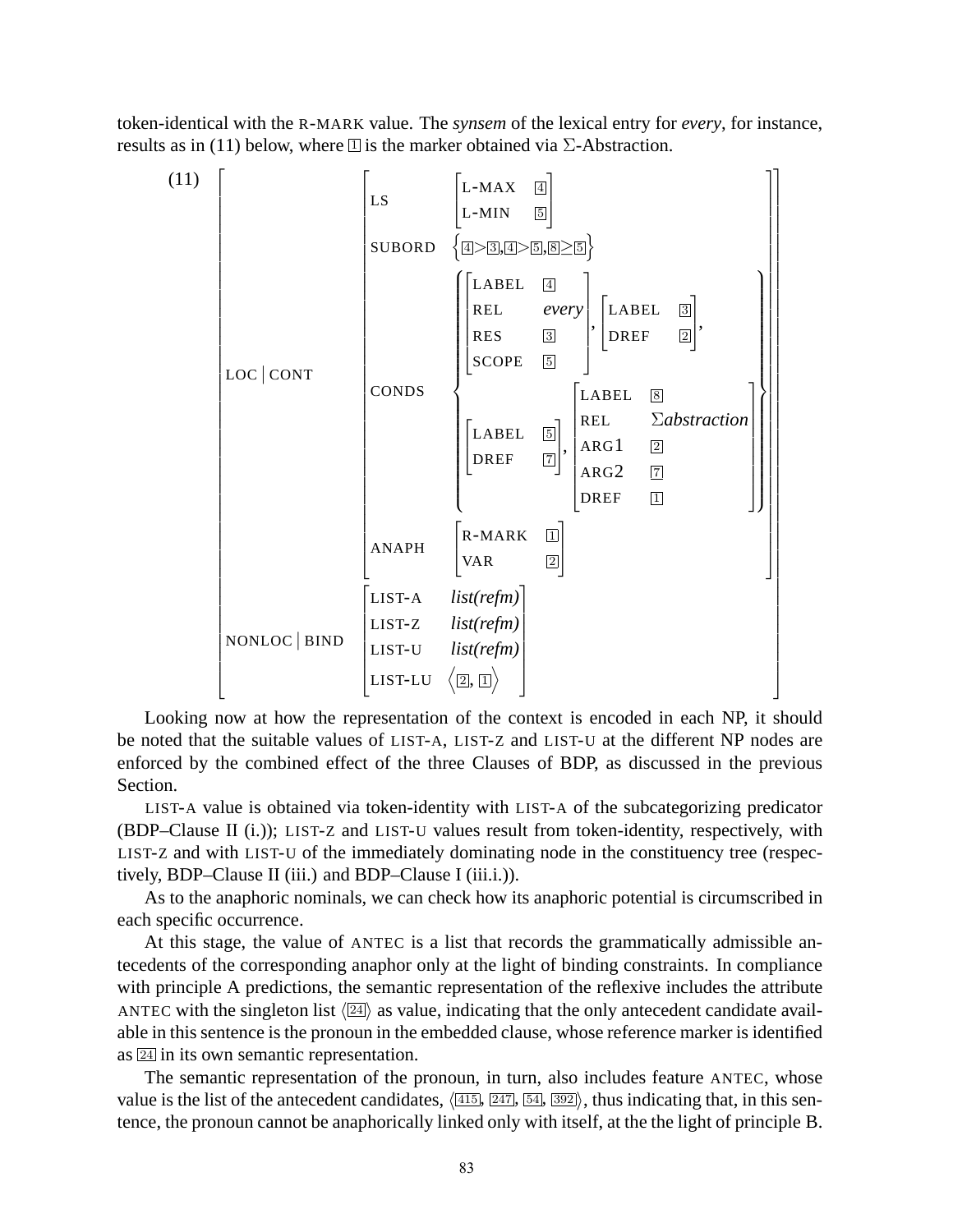This list includes antecedent candidates for the pronoun that will be dropped out by preferences or constraints on anaphoric links other than binding constraints. For instance, the plural reference marker **247**, which is the R-MARK value of *every student*, will eventually be excluded by the anaphor resolver given that the singular pronoun *he* cannot entertain an e-type anaphoric link with a universally quantified NP, whose reference marker obtained by  $\Sigma$ -abstraction is a plurality. Also the marker <sup>392</sup> of the reflexive will be discarded as a suitable antecedent by the resolver system since this would lead to an interpretive loop where the pronoun and the reflexive would be antecedents of each other.

Finally, in order to illustrate how the non linguistic context may be simulated in the linguistic representation of sentences, in this example the reference marker <sup>415</sup> was introduced in the semantic representation of the ctx node.

The CONDS value of this node is meant to capture the possible contribution of the nonlinguistic context at stake for the interpretation of the discourse. As in the lexical entries of nominals, in the feature representation of *ctx* the reference marker <sup>415</sup> was integrated in the LIST-LU value. This reference marker ends up added to the list of all reference markers both in the linguistic discourse and in the non linguistic context — the shared value of features LIST-LU and LIST-U at the top node in Fig.1 — by the effect of BDP–Clause I, as explained above for the markers introduced by other nodes.

# **5 Conclusions**

Departing from the exhaustive indexation, syntax-driven approach to binding, we argued for an alternative, semantics-oriented rationale for binding principles. Under this new understanding of the nature of grammatical constraints on anaphoric binding, these principles are viewed as contributing to circumscribe the contextually determined semantic value of anaphoric nominals. This conceptual shift helped to find a fully-fledged formal specification of binding principles with the HPSG lean description formalism where these constraints are entered in the grammar as part of the information kept at the lexical entries of anaphoric expressions.

# **References**

- Backofen, Rolf, Tilman Becker, Jo Calder, Joanne Capstick, Luca Dini, Jochen Dörre, Gregor Erbach, Dominique Estival, Suresh Manandhar, Anne-Marie Mineur, Gertjan van Noord, Stephan Oepen, and Hans Uszkoreit. 1996. Final Report of the EAGLES Formalisms Working Group. Technical report, EAGLES-Expert Advisory Group on Language Engineering Standards, Luxemburg.
- Branco, António. 2000. *Reference Processing and its Universal Constraints*. Publicações Colibri, Lisbon.
- Branco, António. forth. Duality and Anaphora. In *Proceedings of the 13th Amsterdam Colloquium (AC'2001)*.
- Branco, António and Palmira Marrafa. 1999. Long-distance Reflexives and the Binding Square of Opposition. In Gert Webelhuth, Jean-Pierre Koening, and Andreas Kathol, editors, *Lex-*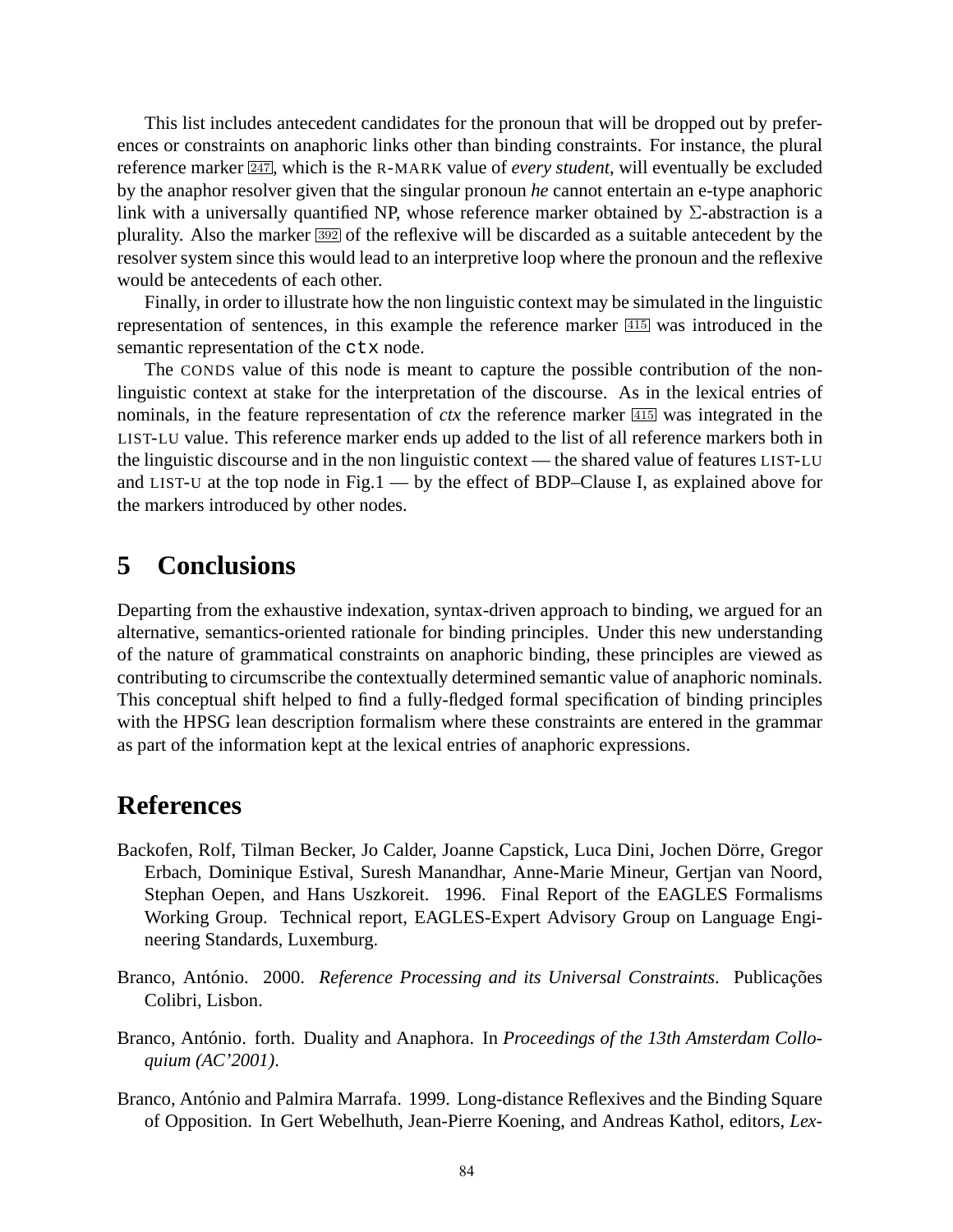*ical and Constructional Aspects of Linguistics Explanation*. CSLI Publications, Stanford, chapter 11, pages 163–177.

Bredenkamp, Andrew. 1996. *Towards a Binding Theory for Head-driven Phrase Structure Grammar*. Ph.D. thesis, University of Essex, Essex.

Chomsky, Noam. 1980. On Binding. *Linguistic Inquiry*, 11:1–46.

- Correa, Nelson. 1988. A Binding Rule for Government-binding Parsing. In *Proceedings of the 12th International Conference on Computational Linguistics (COLING'88)*, pages 123– 129.
- Eschenbach, Carole, Christopher Habel, Michael Herweg, and Klaus Rehkaemper. 1989. Remarks on Plural Anaphora. In *Proceedings of the 27th Annual Meeting of the Association for Computational Linguistics (ACL'89)*, pages 161–167.
- Evans, Gareth. 1980. Pronouns. *Linguistic Inquiry*, 2:337–362.
- Fong, Sandiway. 1990. Free Indexation: Combinatorial Analysis and a Compositional Algorithm. In *Proceedings of the 28th Annual Meeting of the Association for Computational Linguistics (ACL'90)*, pages 105–110.
- Frank, Anette and Uwe Reyle. 1995. Principle Based Semantics for HPSG. In *Proceedings of the 7th Conference of the European Chapter of the Association for Computational Linguistics (EACL'95)*, pages 9–16.
- Gawron, Jean Mark and Stanley Peters. 1990. *Anaphora and Quantification in Situation Semantics*. CSLI Publications, Stanford.
- Golde, Karin. 1999. *Binding Theory and Beyond*. Ph.D. thesis, Ohio State University, Columbus.
- Higginbotham, James. 1983. Logical Form, Binding and Nominals. *Linguistic Inquiry*, 14:395–420.
- Kamp, Hans and Uwe Reyle. 1993. *From Discourse to Logic: Introduction to Modeltheoretic Semantics of Natural Language, Formal Logic and Discourse Representation Theory*. Kluwer, Dordrecht.
- Kuno, Susumu. 1987. *Functional Syntax*. University of Chicago Press, Chicago.
- Link, Godehard. 1983. The Logical Analysis of Plural and Mass Terms: A Lattice-theoretical Approach. In R. Baeuerle, C. Schwarze, and A. Stechow, editors, *Meaning, Use and Interpretation of Language*. Walter de Gruyter, Berlin, pages 302–323.
- Pollard, Carl and Ivan Sag. 1994. *Head-Driven Phrase Structure Grammar*. The University of Chicago Press, Chicago.
- Reinhart, Tanya. 1983. Coreference and Bound Anaphora: a restatement of the anaphora questions. *Linguistics and Philosophy*, 6:47–88.